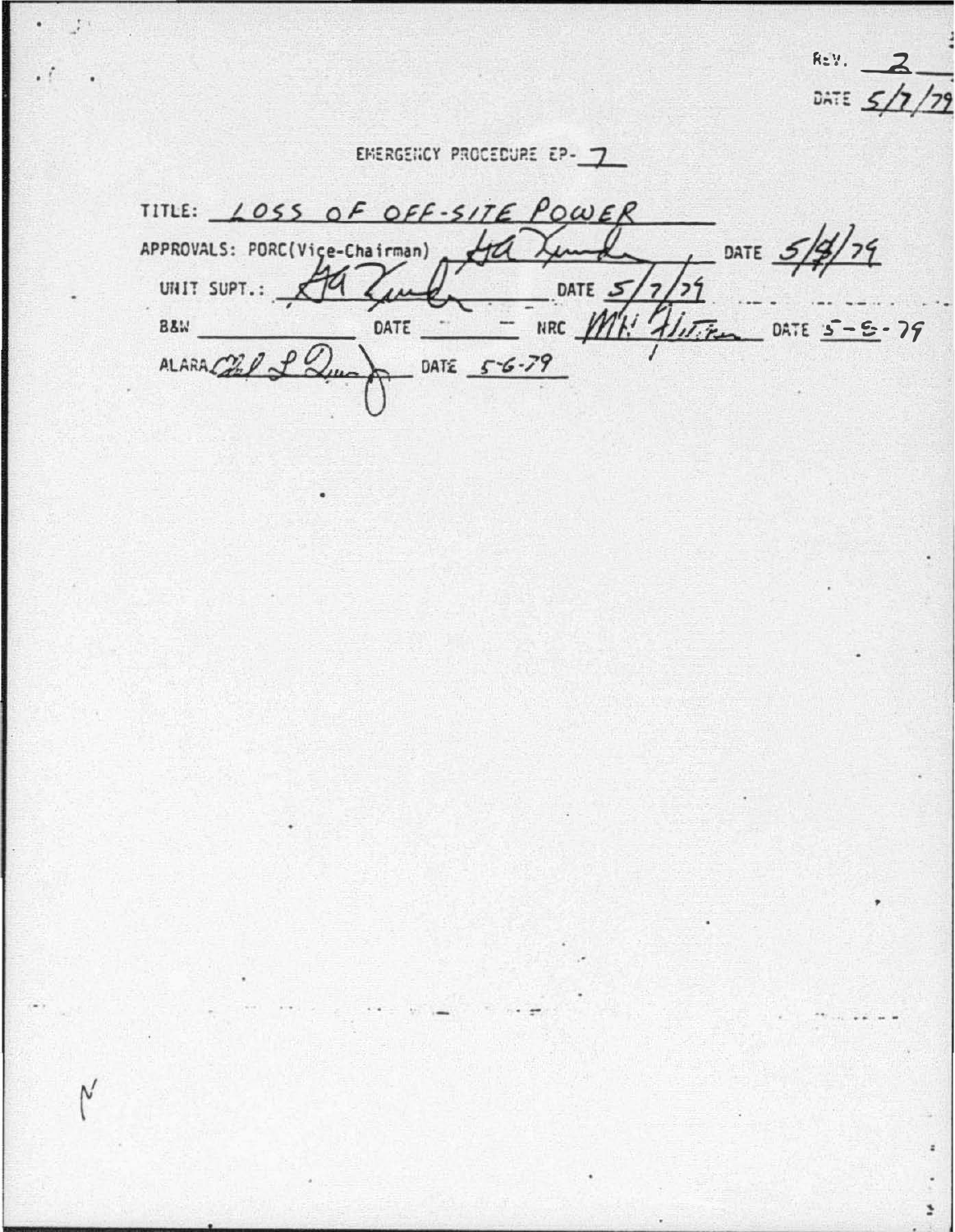ā

ï

### LOSS OF OFF-SITE POWER

PURPOSE: The ouroose of this procedure is to provide an interim method for handline a LQSP until such time as the load seouencina/distribution system modifications have been completed and another appropriate procedure is· written.

> An alternate power supoly is run to the pressurizer vent valve (RC-V137) and block .valve (RC-V2}. but not connected; no attempt is made to. power the pressurizer heaters and if the loss·is extended. the primary will be intentionally taken solid.

## 1.0 SYMPTOMS

- 1.1 Zero volts on 230 KV bus voltmeters on the Electric Control Panel No. 6A.
- 1.2 2A and 28 Auxiliary Transformer voltage loss alarm.
- 1.3 Diesel Generator running indication on Panels 26 and 29.

#### 2.0 IMMEDIATE ACTION

- 2.1 Automatic Action
	- 2.1.1 Instrument air compressors trip
		- CAUTION: The emergency feedwater and seal injection control valves will only function as long as the reserve air in the air receivers is available. therefore. the instrument air compressors must be restarted as soon as possible.
	- 2.1.2 Diesel Generators CF-X-lA and 18 start and energize the emergency buses.
	- 2.1.3 DH-VSA and 58 open.
	- 2.1.4 �R-P-lA (18} and 1C (lD) will start.
	- 2.1.5 Two NSCCW pumps start (NS-P-lA and 18}.
	- 2.1.6 IC-P-lA and 18 start.
	- 2.1.7 EF-P-2A and 28 start (ff not in "pull to lock") taking suction from CST.
	- 2.1.8 Operating condensate pumo trios.
		- NOTE: To prevent inadvertent initiation of HPI. MU-P-lA swi:ch is tagged in "pull to lock". MU-P-1C breaker is tagged open. and all MU-V16 valve breakers are tagged ooen.

2.1.9 MU-P-18 will auto start (if not in "Pull-to-Lock").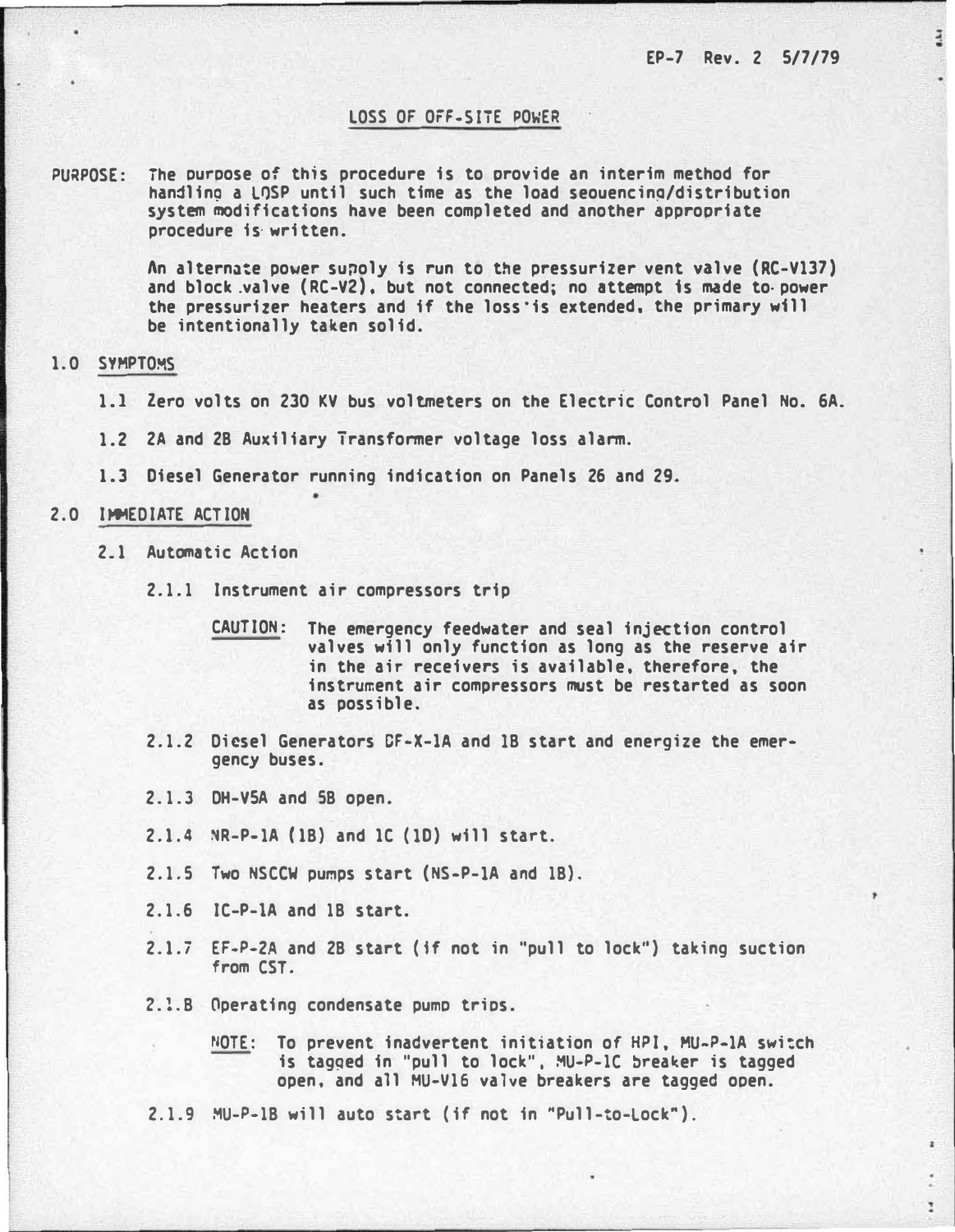# 2.2 Manual Action

- NOTES: 1. With loss of the operating condensate pump, natural circulation may be lost before OTSG filling with the EF pump can be established. Therefore, restore OTSG feed as soon as possible and/or refer to EP-34 for loss of N.C.
	- 2. If at any time during the performance of this section, power is restored attempt to return to conditions prior to the loss. A decision to draw a bubble in the pressurizer in accordance with procedure Z-63 should be considered based on existing plant conditions.
- 2.2.1 Verify that the automatic actions, as listed in 2.1, occur and start necessary equipment which did not start automatically. Stop unnecessary loads started in 2.1, such as the second EF pump, etc.
- 2. 2.2 Restart Instrument Air Compressors.
- 2.2.3 Verify MU-P-18 is operating and makeup to the RCS through the normal makeup flow path. If necessary for additional makeup capability, untag, start MU-P-1A (requires first untagging and shutting breaker for HU-V16A), and makeup through HU-V16A.
- 2.2.4 Perform procedure EP-29, Loss of Condenser Vacuum.
- 2.2. 5 Maintain a water supply to the "A" OTSG as necessary.to remove heat from the RCS.
	- A. Start (or check running) EF-P-2A.
	- B. Establish flow to the "A" OTSG via EF-V4A, VllA, V12A, and recirc. flow to condensate stg. tank via EF-V8A. Verify CO-V87 is open.
	- NOTE: Attempt to maintain the same OTSG level as prior to the loss of offsite power. Monitor RCS temperature and adjust EF flow to maintain authorized temperature band.
- 2.2.6 Complete the following steps:
	- 2.2.6.1 Have Electricians connect jumper for RC-V2 and RC-V<sub>37</sub> at MCC 2-328 Unit 4 BR and 6 CR to the �reaker side of the overload block insuring proper phasing and that the breaker for RC-V2 and RC-V137 are open.
		- NOTE: If only the "A" Diesel Generator is available, the tie breakers between BUS-2-11E and 2-21E must be closed to energize RC-V2 and RC-V137.

& .: � ·.

2. 2.6.2 Close the alternate feed breaker for RC-V2 and RC-V137 (HCC 2-21EA, Unit 2BR).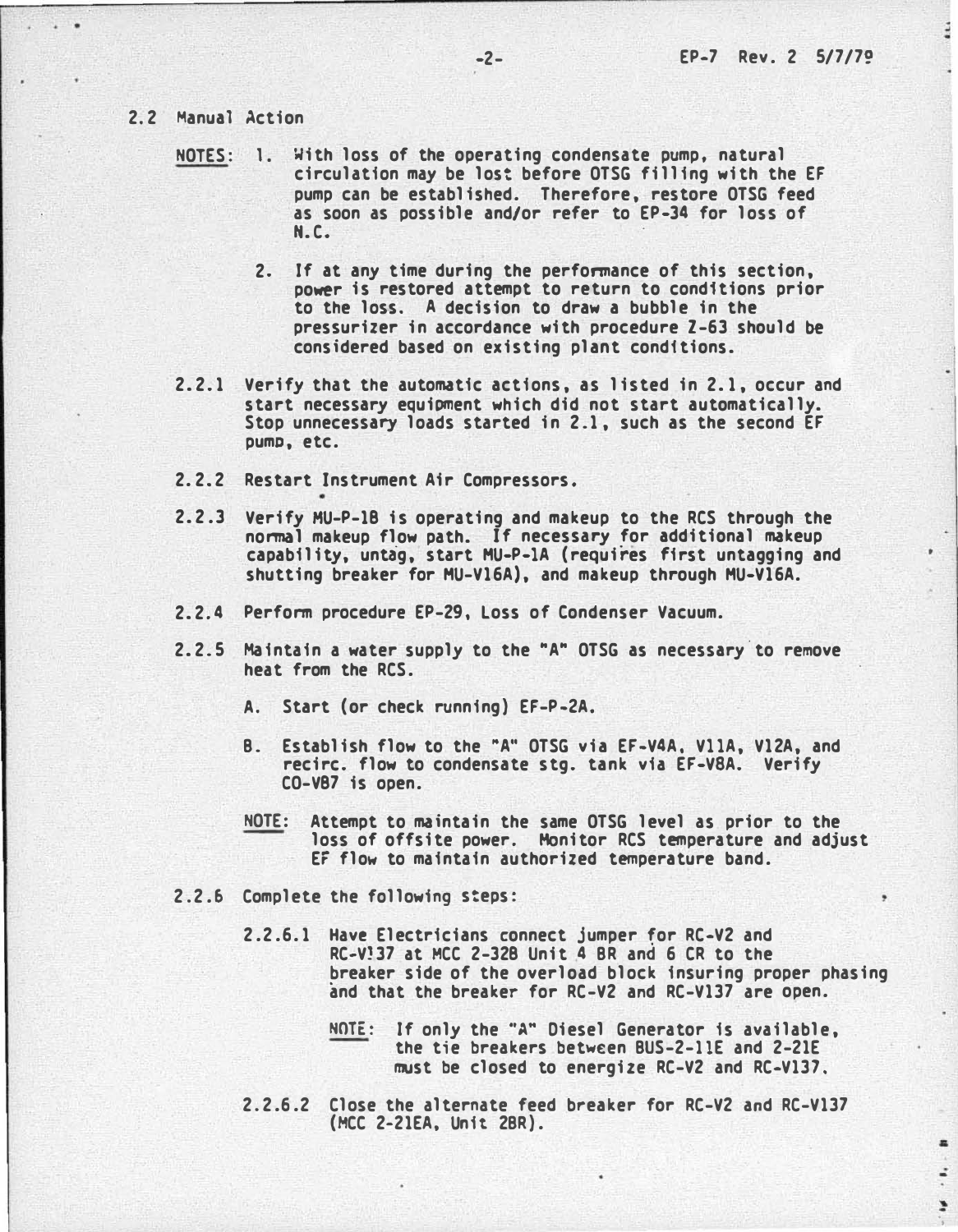$\frac{1}{2}$ 

;

÷

 $\blacksquare$ 

- NOTE: RC-V137 (V2) are to be used as method of relieving RCS pressure should it become necessary.
- 2.2.6. 3 Operate the pressurizer in accordance with procedure  $7-63$  and take the RCS to a solid condition.

2.Z.7 Verify suction supply to the makeup pumps from the makeup tank is available, then close DH-VSA and VSB.

### 3.0 LONG TERM ACTION

•

. .

- 3.1 Attempt to re-establish off-site power' by performing Section 4,0 in conjunction with Relay Personnel in the 230 KV Substation House.
- 3.2 Maintain emergency feedwater flow to the "A" OTSG if the long term loss of condensate pumos is anticipated.

#### 4.0 RESTORATION OF 230 BUS 1 AUX. TRANSFORMER

- 4. 1 Line relay operations are followed by reclosing:
	- A. For line operations where reclosing is blocked, both buses are fed from multiple sources. Lines should be shot from remote ends. If hot line is indicated, close locally if breaker does not close.
	- B. If auto transformer line clears, do not shoot unless you are reduced to one source and other attempts fail to close.
- 4.2 For loss of one bus contact both control rooms. Have all lockouts reset and ask which ones were up. While waiting for report, check for buss diff targets and respond as follows:
	- A. Diff targets found do not wait for control room response. Shoot bus with 1091 line breaker. If trip again, locate fault.
	- B. No diff targets:
		- 1. Unit f1 reports transformer lockouts up (should have reset per above) and bus lockouts. Isolate transformer by opening S1A-08 or S1B-04. While isolating, have Unit #2 reset lockouts. When isolated, shoot"but with 1091 breaker and close reset of sub.
		- 2. Unit #2 reports transformer lockouts and bus lockouts (should have reset). Shoot bus from 1091 breaker. If it trios again, transformer is failed. Notify control room (#2) that the only feed they have is one remaining. Isolate bank and re-establish bus. (This will not aid plant but will provide system bettennent.)

NOTE: Pressurizer heaters will not be available for this operation.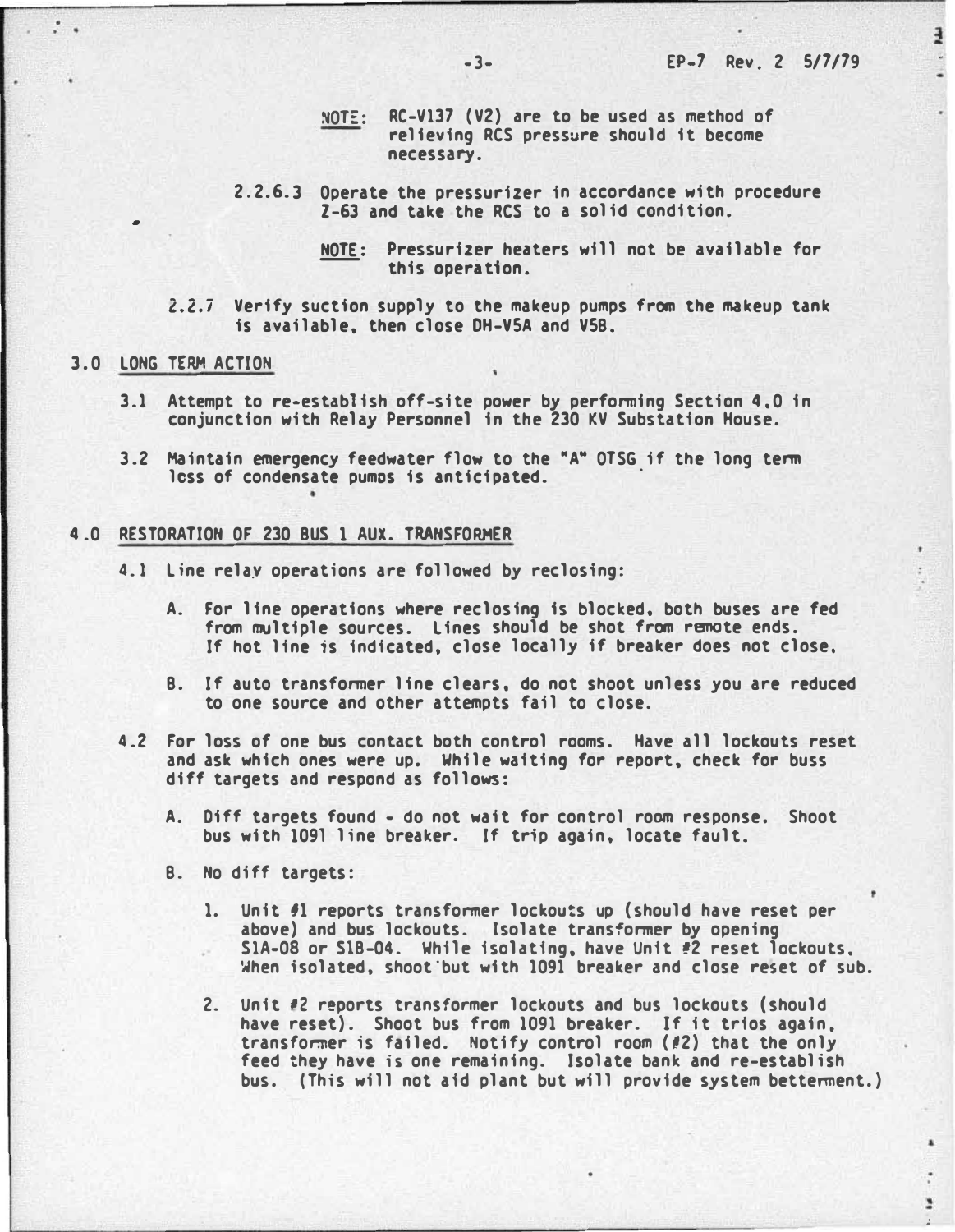$\frac{1}{2}$ 

 $\mathbf{r}^{(k)}$ 

÷

4.3 For loss of both buses. shoot one 1091 breaker. If this fails. shoot other 1091 breaker. If one holds. notify Unit •2 that aoorooriate low side breaker may be closed after they reset lockouts. Same applies to Unit  $41.$ 

 $\ddot{\phantom{1}}$